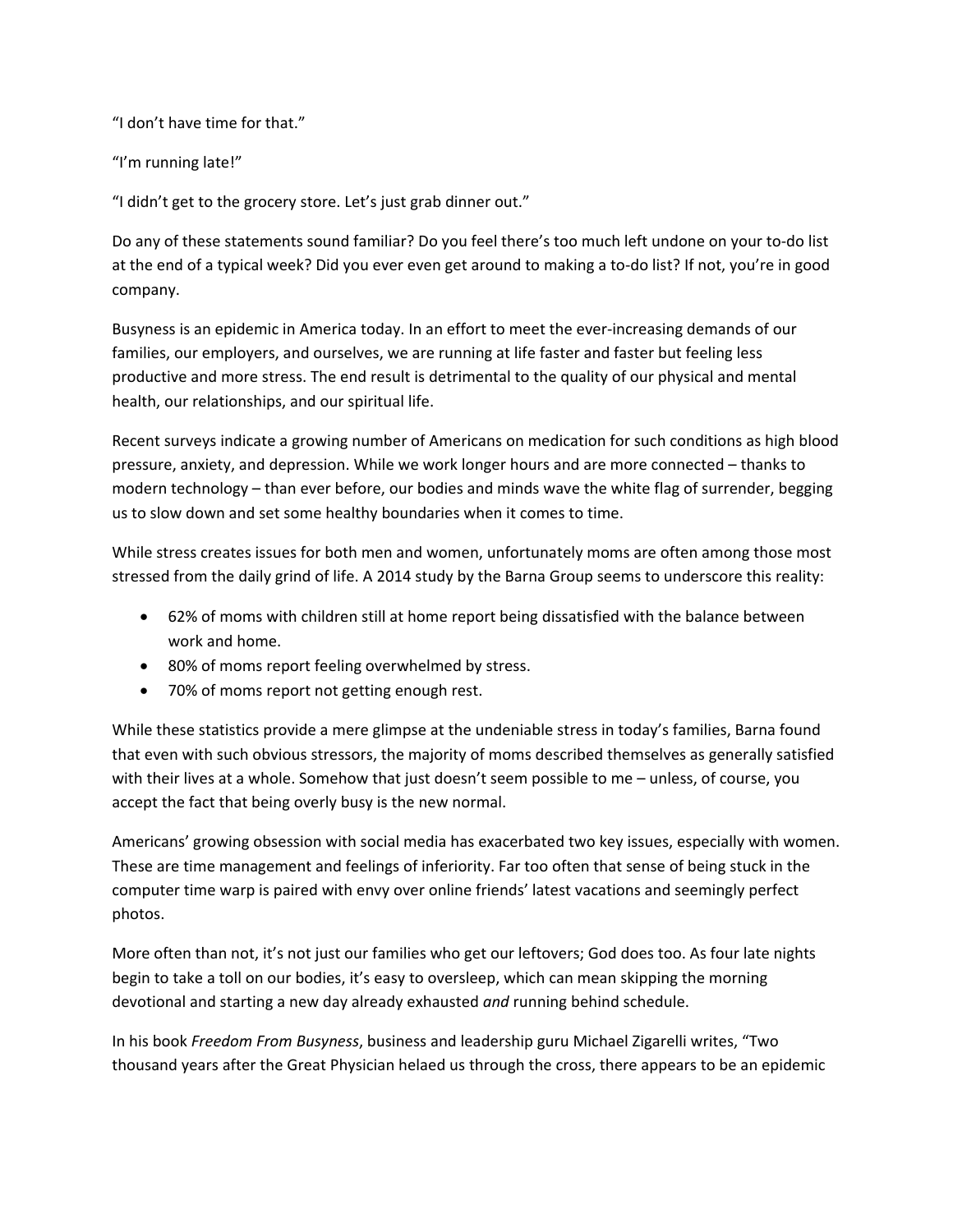affecting His followers. Some call it 'busyness' – busyness to the point of overload, busyness to the point of habitual hurry, even busyness that's led to ignoring the Physician Himself."

The problem of busyness is, of course, multifaceted. However, Zigarelli contends that "our work hours are now far out of proportion with the other things that God desires for us."

And finding balance in our lives – as believers – essentially means we must reorganize our priorities around God. So what does that mean exactly, especially for us as busy, well‐meaning parents? Here are five things you can do to put life in balance:

# **1. Protect the time that's most important.**

Make sure you schedule time with God, your spouse, and your children. God should be a given every day. But go to the effort to put your spouse's and children's names on your calendar. Then if someone needs you during one of your scheduled times, you can honestly tell them you have an appointment. It's amazing how much more flexible people can become when they know you're busy too.

# **2. Learn to set clear boundaries.**

Saying no to some good things is necessary in order to say yes to some better things. Don't let poor planning by others upset your own personal and family life. The reality is that you probably *can*, you probably don't *need* to work a full‐time job, teach two classes at church, sing in the choir, serve as your child's homeroom mom, drive carpool to and from soccer practice, and volunteer at the charity of your choice. We all know people whose schedule makes us cross‐ eyed. As a counselor, let me assure you that such busy individuals are on the fast-track to burnout – or worse.

### **3. Take care of your body.**

Stress is hard on us physically. We often don't notice the cues that are really alarm bells begging us to slow down. To whatever extent possible, eat healthy foods, drink plenty of water, and carve out 20‐30 minutes a day to exercise. Even a short, brisk walk can help us de‐stress. If you absolutely must multi-task, I'd encourage you to use that time for prayer too.

### **4. Unplug at scheduled intervals.**

I know you need your smart phone. But do you really need all those notifications constantly interrupting you? It's so important for us to set healthy boundaries with regard to our own use of technology because we are role models for our kids – and they *are* watching us! Resist the temptation to keep your phone by your bed. Charge it in another room, so you won't be disturbed by incoming information all night long. Most of all, make an effort to turn off your electronic devices and notice the people and things all around you. People often tell me they struggle to hear God's voice, but it's usually because there are so many other voices and messages competing for our time and attention.